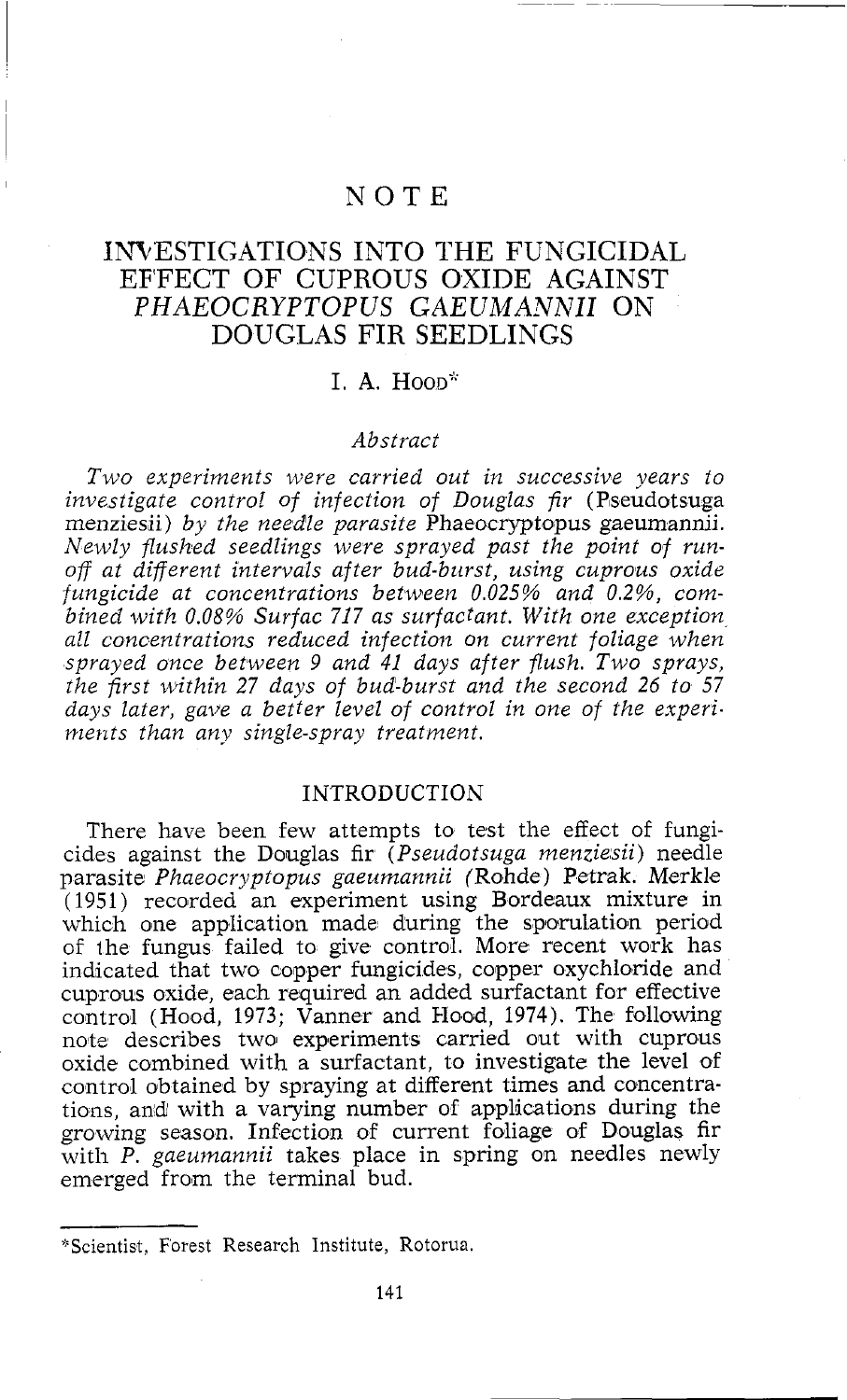|                                | 1970-1                           |                           |                  |                                            |                       | $1971 - 2$                      |                 |                  |                                            |                       |
|--------------------------------|----------------------------------|---------------------------|------------------|--------------------------------------------|-----------------------|---------------------------------|-----------------|------------------|--------------------------------------------|-----------------------|
| No.<br>Sprays<br>per<br>Season | Spray Timing<br>$Time^*$<br>Date |                           | No.<br>Seedlings | Mean %<br>Foliage<br>Infected<br>Sep. 1971 | Standard<br>Deviation | Spray Timing<br>$Time*$<br>Date |                 | No.<br>Seedlings | Mean %<br>Foliage<br>Infected<br>Aug. 1972 | Standard<br>Deviation |
| Unsprayed                      |                                  |                           | 8                | 36                                         | ± 12                  |                                 |                 | 16               | 75                                         | ±15                   |
| One                            | 2                                | 23 Nov.                   |                  | 35                                         | -9<br>士。              | 9                               | 19 Nov.         | 8                | 11                                         | -9<br>士               |
|                                | 11                               | 4 Dec.                    |                  | 31                                         | ± 12                  | 15                              | $25$ Nov        |                  |                                            | 4<br>士                |
|                                | 25                               | 18 Dec.                   |                  |                                            | 6<br>士                | 21                              | 19 Nov.         |                  | 17                                         | 9<br>士                |
|                                | 35                               | 23 Dec.                   |                  | $\overline{2}$                             | 士                     | 29                              | 19 Nov.         | 8                | 18                                         | ± 12                  |
|                                | 41                               | $12$ Jan.                 |                  | 6                                          | 士<br>4                | 35                              | 19 Nov.         | 8                | 19                                         | 9<br>士                |
|                                |                                  |                           |                  |                                            |                       | 41                              | 21 Dec.         | 8                | 14                                         | 9<br>土                |
| Two                            | 2,30                             | 23 Nov. 23 Dec.           | 5                | 3                                          | $\pm$ 3               | 2,33                            | 19 Nov. 21 Dec. |                  |                                            | -2<br>士               |
|                                | 6,69                             | 23 Nov. 26 Jan.           | 10               | 13                                         | ±10                   | 9,41                            | 19 Nov. 21 Dec. |                  | 2                                          | 2<br>土                |
|                                | 11,50                            | 4 Dec. 12 Jan.            | 5                | 5                                          | -5<br>士               | 9.57                            | 19 Nov. 6 Jan.  | 8                |                                            | 3<br>士                |
|                                | 11,77                            | 4 Dec. 8 Feb.             | 5                | 12                                         | 9<br>士                | 27.53                           | 25 Nov. 21 Dec. | 4                | 4                                          | 士                     |
|                                | 30,69                            | 18 Dec. 26 Jan.           | 5                | $\overline{2}$                             | 士                     | 27,69                           | 25 Nov. 6 Jan.  |                  | 9                                          | $\pm$                 |
|                                |                                  |                           |                  |                                            |                       | 27,84                           | 25 Nov. 21 Jan. | 4                | 6                                          | 士<br>4                |
| Three 6, 35, 82                |                                  | 23 Nov. 23 Dec.<br>8 Feb. | 5                | 0.4                                        | 0.6<br>士              |                                 |                 |                  |                                            |                       |

## TABLE 1: EFFECT OF SPRAY TIMING ON INFECTION BY *PHAEOCRYPTOPUS* GAEUMANNZI (Includes all copper concentrations)

\*Days after bud-burst when sprayed.

N zİ ŋ FORESTRY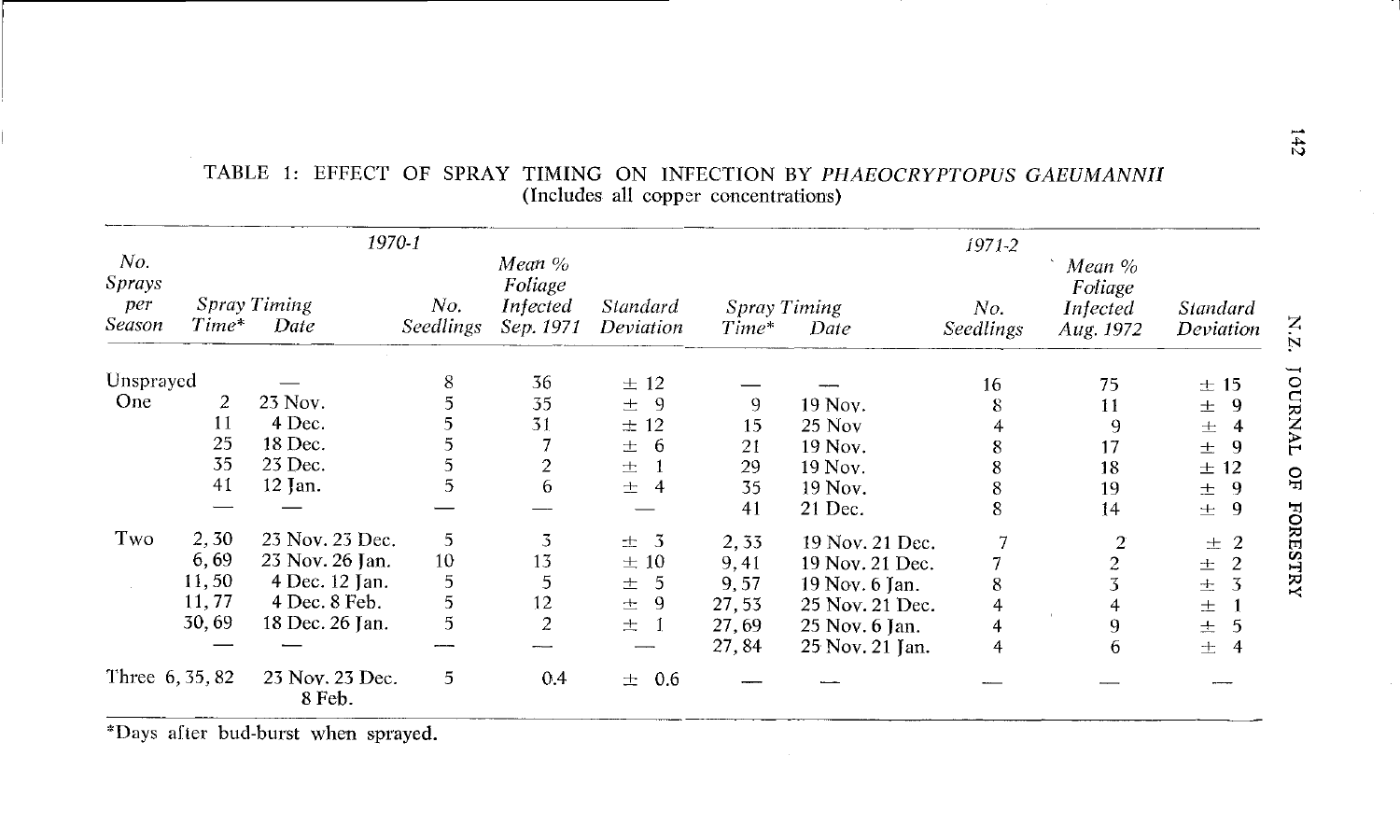#### METHOD

Two similar trials were carried out over a period of 2 years, as follows:

#### *Experiment 1*

Between November 1970 and February 1971 (inclusive), newly flushed Douglas fir scedlings in pots were hand-sprayed up to three times with suspensions of a New Zealand-made cuprous oxide fungicide (wettable powder, 50% Cu)\* at dilferent intervals after bud-burst. Seedlings were  $1\frac{1}{2}$  to 2 years old, approximately 30 cm tall, and bad been stored for 1 month at  $4^{\circ}$ C prior to potting up. This cool storage treatment slightly delayed bud-burst and most seedlings flushed diuring thc second half of November. (Douglas fir in the Rotorua area normally flushes somewhere between late September and mid-November, depending on age and origin.) Those experimental seedlings that flushed at approximately the same time (within, at most,  $9$  days of each other) were arranged into groups of five. Each group was sprayed either once, twice, or thrice, different groups being sprayed at different times as outlined in Table 1. Within each group of five seedlings, two were sprayed with a concentration of 0.025% fungicide, while the other three were sprayed at concentrations of 0.05, 0.1 and 0.2%, respectively. Volumes of 0.5 or 1.0 litres per seedling were used for each application, an amount sufficient to pass runoff point; and in all cases 0.08% Surfac 717 was added as surfactant. Rainfall during the 24-hour period after spray applications did not exceed 3 mm, and after most applications there was no rain. Eight seedlings that flushed over the same period as treated seedlings were left unsprayed as controls, and all seedlings, control and treated, were siteid bencath infected trees from October until April to subject them to a source of inoculum.

The percentage of the current year's needles from the main growth flush that were infected was determined by one person who counted, out of 50 to 200 needles per seedling, the number that bore pseudothecia. This evaluation was done in September (1971) when pseudothecia were large enough to be visible through a hand lens.

#### *Experiment* 2

Another experiment was undertaken during the 1971-2 growing season. In this experimcnt seedlings were not subjected to cool storage so flushing occurred earlier, between mid-October

<sup>\*</sup>Manufactured by Copper Refining Company, Auckland.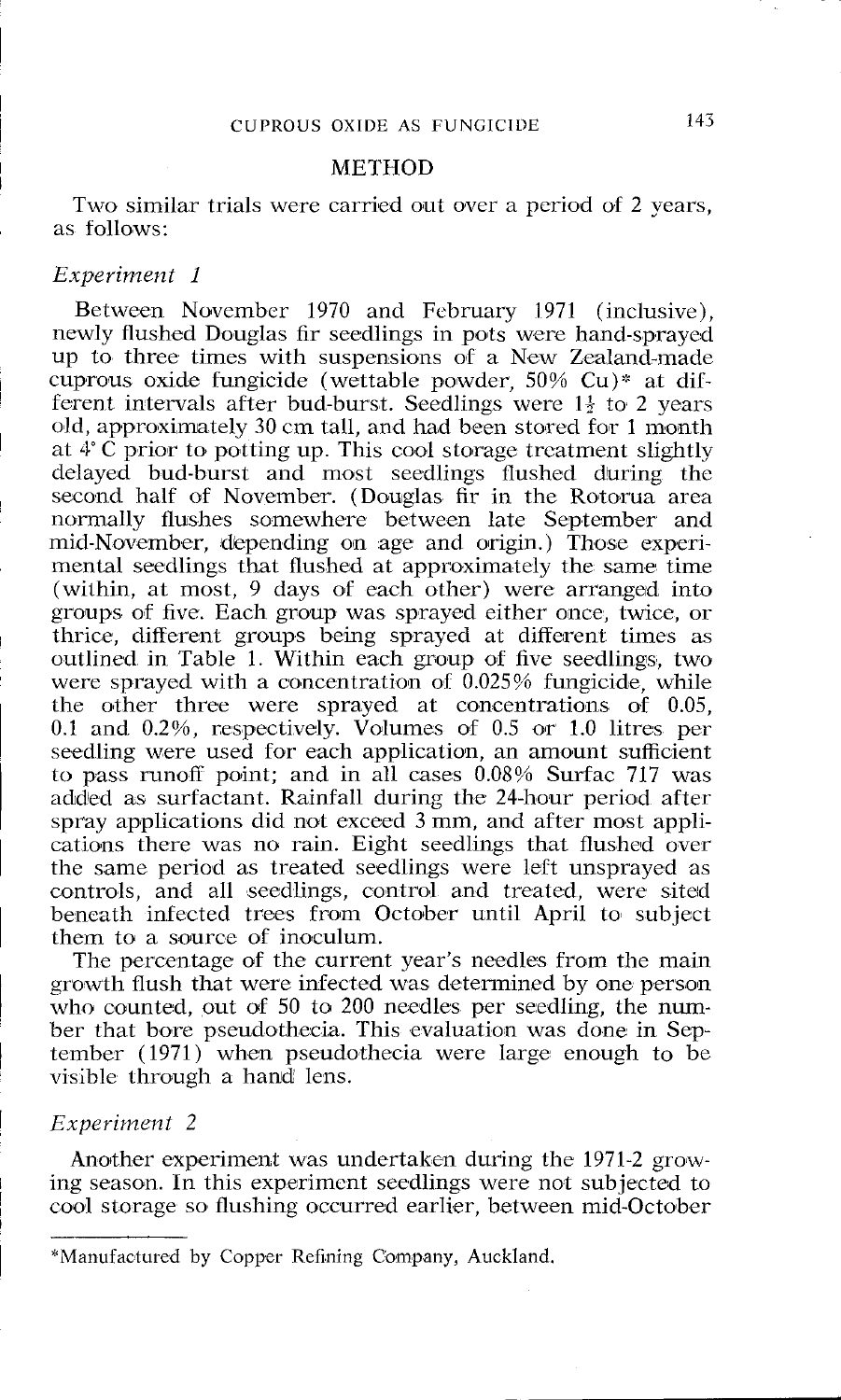and mid-November. The seedlings were divided intu groups of eight as they flushed, two seedlings within each group being sprayed with  $0.025\%$  fungicide, two with  $0.5\%$ , two with  $0.1\%$ and two with  $0.2\%$ . Surfac 717, at a concentration of  $0.08\%$ . was used with all applications. (Details of the spray timing are outlined in Table 1.) Most treated seedlings were protected from rainfall during the first 24 hours after spraying. Sixteen seedlings that flushed over the same period as treated seedlings were used as controls and all seedlings, control and treated, were placed beneath infected trees from October until March. The seedlings were sprayed during November with 0.05% DDT.

Some seedling mortality occurred. Those that survived were evaluated in August 1972. A total of 400 current needles per seedling were counted, three assessors counting different seedlings.

## RESULTS AND DISCUSSION

Variation in fungicidal concentration had no obvious effect on infection levels, except on seedlings sprayed once in 1971-2 where applications at 0.025% may have been slightly less effective than those at higher concentrations. For this reason the data from the different concentrations have been combined in the Table.

From Table I it can be seen that all spray treatments reduced infection, except for the 1970-1 one-spray treatments applied 2 and 11 days after bud-burst. In that experiment, new shoots 11 days after bud-burst were no longer than 5 cm and needles were only partially unfolded: thus insufficient foliage may have received fungicidal protection at that time. In 1971-2 many new shoots at 9 days after bud-burst were already 5 to 10 cm long and had more fully opened foliage.

Control seedlings were not as heavily infected in 1970-1 as in 1971-2, possibly because they flushed later in the season than usual and were therefore exposed to less inoculum. This may also explain why, with the above-mentioned exception, mean infection levels of seedlings sprayed once only were lower in the first experiment than in the second.

Spraying twice in 1970-1 was only marginally more effective than spraying once, whereas spraying twice in the 1971-2 series did give a higher level of control.

## ACKNOWLEDGEMENTS

Thanks are expressed to **A.** L. Vanner who assisted with some of the evaluation work, and to H. S. M. Fairburn who helped with statistical analysis.